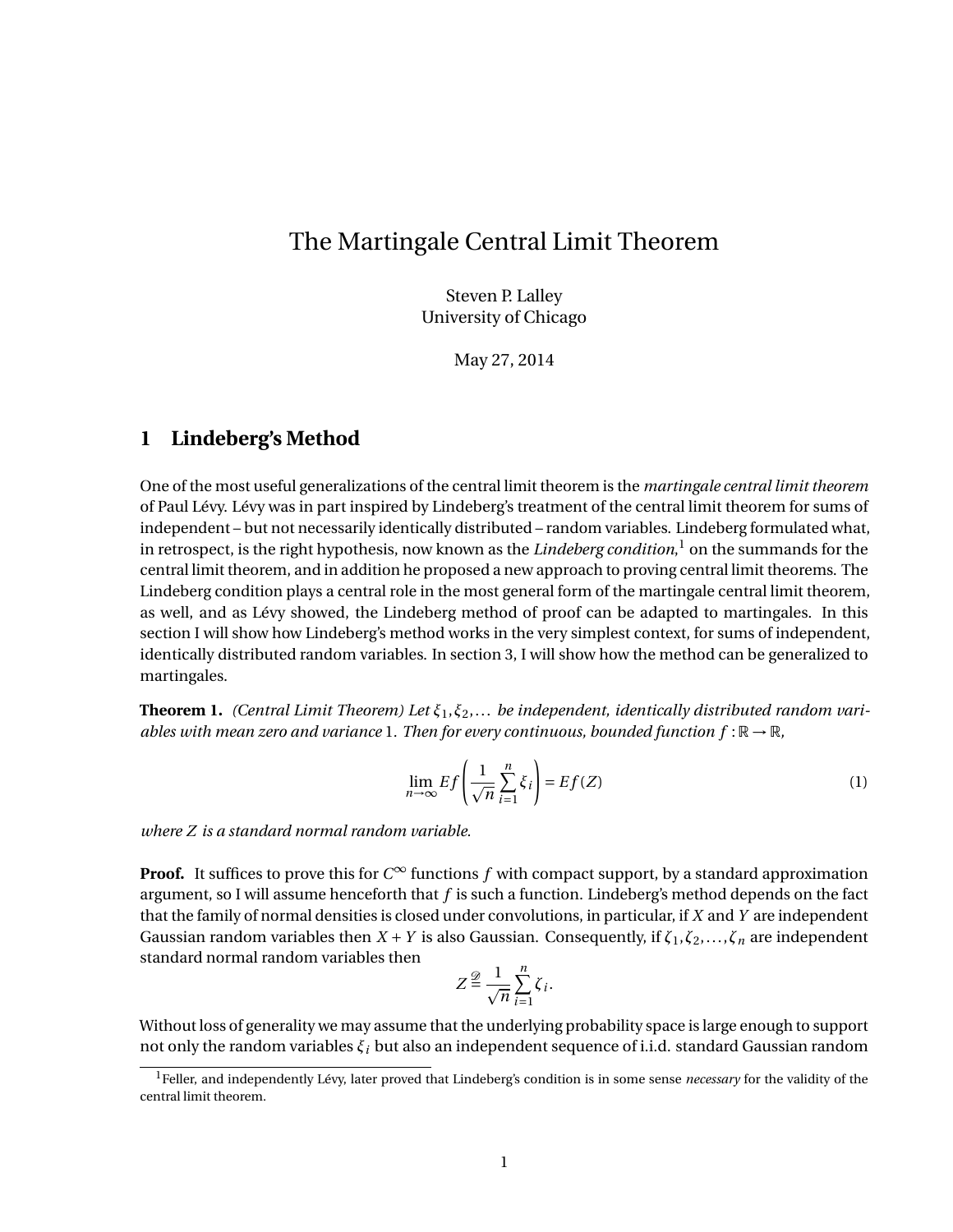variables  $\zeta_i$ . The objective is to show that as  $n \to \infty$ ,

$$
Ef\left(\frac{1}{\sqrt{n}}\sum_{i=1}^{n}\xi_{i}\right)-Ef\left(\frac{1}{\sqrt{n}}\sum_{i=1}^{n}\zeta_{i}\right)\longrightarrow 0.
$$
\n(2)

For notational ease set

$$
\xi'_i = \xi_i / \sqrt{n} \text{ and}
$$
  

$$
\zeta'_i = \zeta_i / \sqrt{n};
$$

then relation (2) can be re-stated as

$$
Ef\left(\sum_{i=1}^n \xi'_i\right) - Ef\left(\sum_{i=1}^n \zeta'_i\right) \longrightarrow 0.
$$

Lindeberg's strategy for proving (2) is to replace the summands  $\zeta^{\prime}$  $i<sub>i</sub>$  in the first expectation by the corresponding Gaussian summands ζ'<sub>i</sub>  $'_{i'}$ , one by one, and to bound at each step the change in the expectation resulting from the replacement of *ξ* 0  $\int_i'$  by  $\overline{\zeta'_i}$ *i* :

$$
\left| Ef\left(\sum_{i=1}^{n} \xi'_{i}\right) - Ef\left(\sum_{i=1}^{n} \zeta'_{i}\right) \right| \leq \sum_{k=1}^{n} \left| Ef\left(\sum_{i=1}^{k} \xi'_{i} + \sum_{i=k+1}^{n} \zeta'_{i}\right) - Ef\left(\sum_{i=1}^{k-1} \xi'_{i} + \sum_{i=k}^{n} \zeta'_{i}\right) \right|
$$
(3)

Since the individual terms *ξ* 0  $\frac{7}{i}$  and  $\zeta_i'$  $\boldsymbol{q}^\prime_i$  account for only a small fraction of the sums, the differences in the value of *f* can be approximated by using two-term Taylor series approximations. Furthermore, since *f* has compact support, the derivatives are *uniformly* continuous, and so the remainder terms can be estimated uniformly. In particular, for any  $\varepsilon > 0$  there exist  $\delta > 0$  and  $C < \infty$  such that for any  $x, y \in \mathbb{R}$ ,

$$
|f(x+y) - f(x) - f'(x)y - f''(x)y^{2}/2| \le \varepsilon y^{2} \quad \text{if } |y| \le \delta \quad \text{and}
$$
  

$$
|f(x+y) - f(x) - f'(x)y - f''(x)y^{2}/2| \le Cy^{2} \quad \text{otherwise.}
$$
 (4)

Consequently, for each *k*,

$$
Ef\left(\sum_{i=1}^{k} \xi'_{i} + \sum_{i=k+1}^{n} \zeta'_{i}\right) - Ef\left(\sum_{i=1}^{k-1} \xi'_{i} + \sum_{i=k}^{n} \zeta'_{i}\right)
$$
  
=  $Ef'\left(\sum_{i=1}^{k-1} \xi'_{i} + \sum_{i=k+1}^{n} \zeta'_{i}\right) (\xi'_{k} - \zeta'_{k}) + \frac{1}{2} Ef''\left(\sum_{i=1}^{k-1} \xi'_{i} + \sum_{i=k+1}^{n} \zeta'_{i}\right) ((\xi'_{k})^{2} - (\zeta'_{k})^{2}) + ER_{k}(A) + ER_{k}(B)$  (5)

where

$$
R_k(A) \le \varepsilon (\xi'_k)^2 + C(\xi'_k)^2 \mathbf{1}\{|\xi'_k| \ge \delta\} \quad \text{and}
$$
  

$$
R_k(B) \le \varepsilon (\zeta'_k)^2 + C(\zeta'_k)^2 \mathbf{1}\{|\zeta'_k| \ge \delta\}.
$$

The crucial feature of the expansion (5) is the independence of the individual terms  $\zeta_i'$  $\frac{7}{i}$  and  $\frac{7}{i}$  $i<sub>i</sub>$ ; this guarantees that the first two expectations on the right side of (5) split (as products of expectations), and since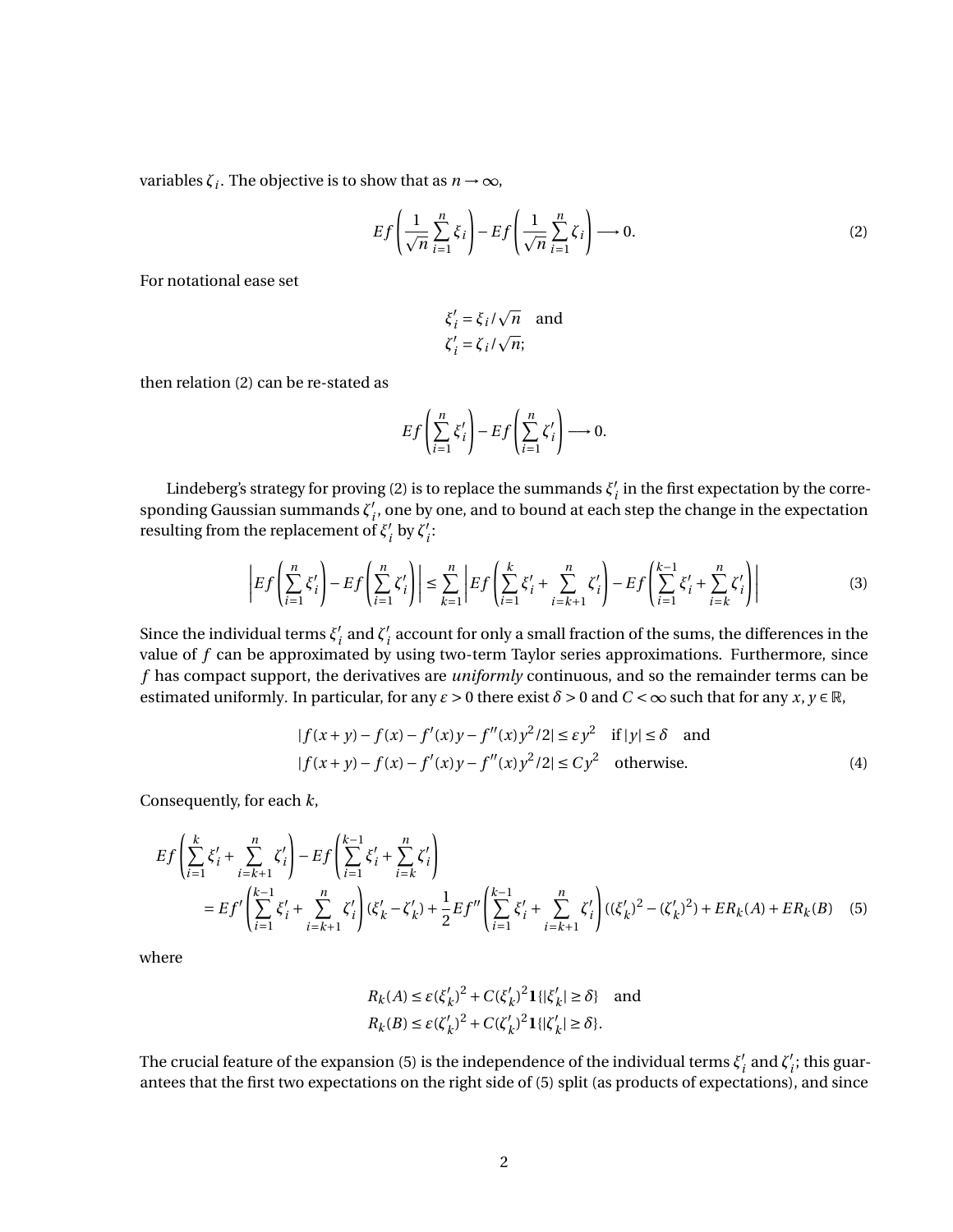*ξ* 0  $\frac{1}{k}$  and  $\zeta'$ <sub>*j*</sub> *k* have the same mean and variance, it follows that *the first two expectations on the right side are* 0. Consequently, for each *k*,

$$
\begin{split} \left|Ef\left(\sum_{i=1}^{k} \xi'_{i} + \sum_{i=k+1}^{n} \zeta'_{i}\right) - Ef\left(\sum_{i=1}^{k-1} \xi'_{i} + \sum_{i=k}^{n} \zeta'_{i}\right)\right| \\ &\leq E|R_{k}(A)| + E|R_{k}(B)| \\ &\leq \varepsilon E(\xi'_{k})^{2} + \varepsilon E(\zeta'_{k})^{2}) + CE(\xi'_{k})^{2} \mathbf{1}\{|\xi'_{k}| \geq \delta\} + CE(\zeta'_{k})^{2})\mathbf{1}\{|\zeta'_{k}| \geq \delta\} \\ &\leq n^{-1}\varepsilon (E(\xi_{k})^{2} + E(\zeta_{k})^{2}) + n^{-1}CE(\xi_{k})^{2}\mathbf{1}\{|\xi_{k}| \geq \sqrt{n}\delta\} + n^{-1}CE(\zeta_{k})^{2})\mathbf{1}\{|\zeta_{k}| \geq \sqrt{n}\delta\} \\ &\leq 2\varepsilon n^{-1} + n^{-1}CE(\xi_{k})^{2}\mathbf{1}\{|\xi_{k}| \geq \sqrt{n}\delta\} + n^{-1}CE(\zeta_{k})^{2})\mathbf{1}\{|\zeta_{k}| \geq \sqrt{n}\delta\}. \end{split}
$$

Substituting this bound in inequality (3) now yields

$$
\left|Ef\left(\frac{1}{\sqrt{n}}\sum_{i=1}^n\xi_i\right)-Ef\left(\frac{1}{\sqrt{n}}\sum_{i=1}^n\zeta_i\right)\right|\leq 2\varepsilon + CE(\xi_1)^2\mathbf{1}\{|\xi_1|\geq \sqrt{n}\delta\}+ CE(\zeta_1)^2\mathbf{1}\{|\zeta_1|\geq \sqrt{n}\delta\}.
$$

Since  $E\xi_1^2 = 1 < \infty$  and  $E\xi_1^2 = 1 < \infty$ , the dominated convergence theorem implies that the last two expectations converge to zero as  $n \rightarrow \infty$ , and so

$$
\limsup_{n \to \infty} \left| Ef \left( \frac{1}{\sqrt{n}} \sum_{i=1}^n \xi_i \right) - Ef \left( \frac{1}{\sqrt{n}} \sum_{i=1}^n \zeta_i \right) \right| \le 2\varepsilon.
$$

Finally, since  $\varepsilon > 0$  is arbitrary, the convergence (2) must hold.

 $\Box$ 

## **2 The Lindeberg Condition**

Lindeberg's second insight was that a similar pairing of non-Gaussian, mean-zero random variables *ξ<sup>i</sup>* with Gaussian, mean-zero random variables  $\zeta_i$  of the same variance could be carried out even when the random variables *ξ<sup>i</sup>* are not identically distributed, because sums of independent Gaussian random variables are still Gaussian, even if the summands have different variances. When variances are matched, so that  $E\xi_i^2 = E\zeta_i^2$ , most of the proof given above carries through directly: in particular, the first two terms in the Taylor series would (after taking expectations) cancel, leaving only the remainder terms *ER<sup>k</sup>* (*A*) and  $ER_k(B)$ . Thus, the real issue in generalizing the central limit theorem is to formulate a hypothesis that will guarantee that the sum of the expectations  $ER_k(A)$  and  $ER_k(B)$  will be small.

**Triangular Arrays:** A *triangular array* is a doubly-indexed family {*ξn*,*i*}*n*≥1,1≤*i*≤*m*(*n*) of random variables.

**Lindeberg's Conditions:** A triangular array  $\{\xi_{n,i}\}_{n\geq1,1\leq i\leq m(n)}$  of independent random variables satisfies Lindeberg's conditions if

- (A)  $E\xi_{n,i} = 0$  for all *n*, *i*.
- (B)  $\sum_{i \le m(n)} E \xi_{n,i}^2 = 1$ .
- (C) For every  $\delta > 0$ ,

$$
\lim_{n \to \infty} \sum_{i=1}^{m(n)} E \xi_{n,i}^2 \mathbf{1} \{ |\xi_{n,i}| \ge \delta \} = 0.
$$
 (6)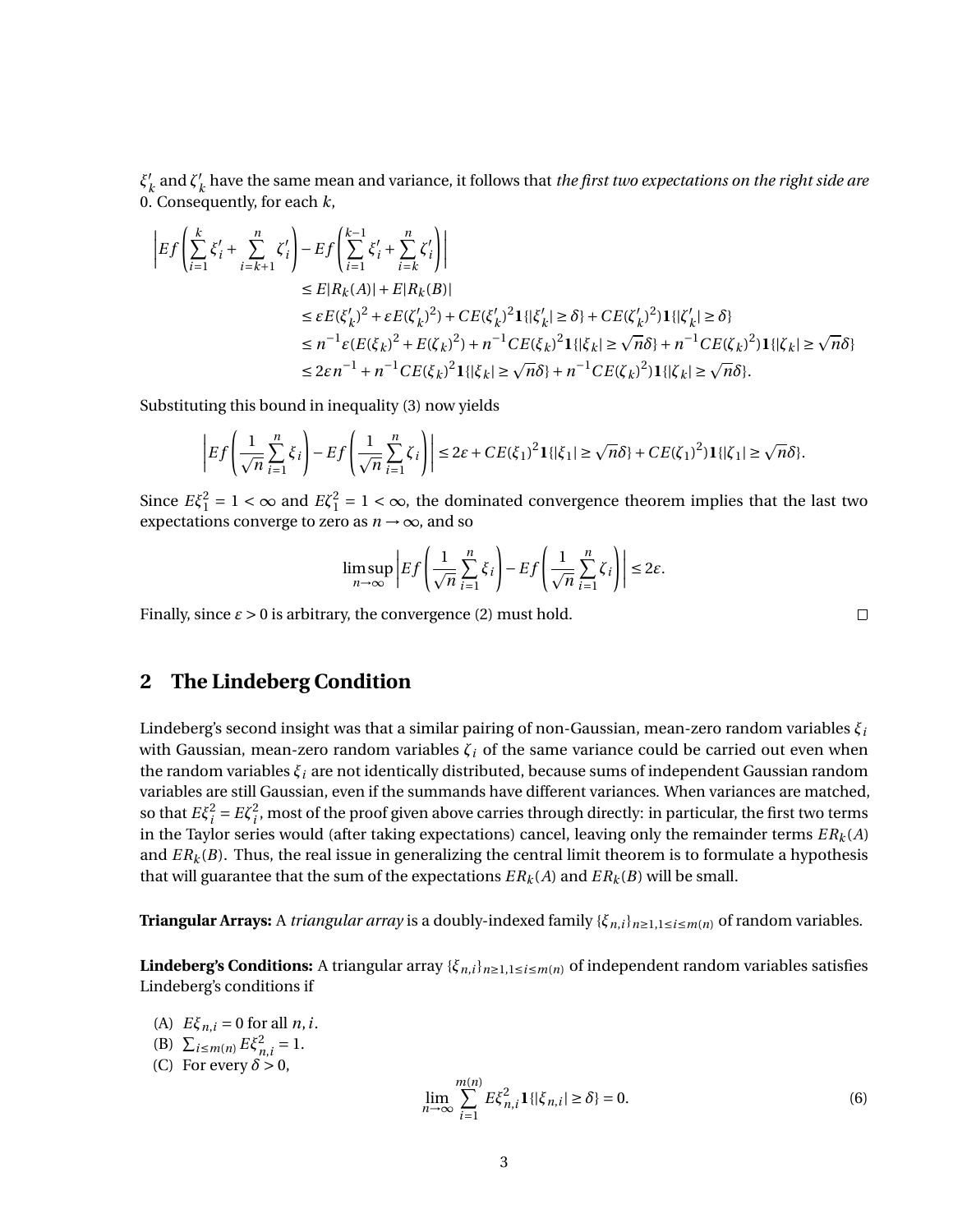**Theorem 2.** *(Lindeberg's Central Limit Theorem) If* {*ξn*,*i*} *is a triangular array that satisfies Lindeberg's conditions, then as n*  $\rightarrow \infty$ 

$$
\sum_{i=1}^{m(n)} \xi_{n,i} \stackrel{\mathcal{D}}{\longrightarrow} \text{Normal}(0,1). \tag{7}
$$

The proof is very nearly identical to Lindeberg's proof of the central limit theorem. As an exercise, you should fill in the details.

## **3 Martingale Central Limit Theorem**

Independence is used in the proof of the central limit theorem (and of Lindeberg's generalization to triangular arrays of independent random variables) only in the evaluation of the first two expectations on the right side of equation (5). These involve only the first two conditional moments of the random variables *ξ<sup>i</sup>* given the *σ*−algebra generated by *ξ*1,*ξ*2,...,*ξi*−1. Lévy realized that independence is more than is needed for this purpose: in fact, only the martingale property is needed.

*Assume* now that each row of the triangular array {*ξn*,*i*}*i*≤*m*(*n*) is a martingale difference sequence, that is, for each row  $n$  there is a filtration  $\{\mathscr{F}_{n,i}\}_{0\le i\le m(n)}$  such that the sequence  $\{\xi_{n,i}\}_{i\le m(n)}$  is adapted to the filtration and

$$
E(\xi_{n,i} | \mathcal{F}_{n,i-1}) = 0.
$$
 (8)

**Write** 

$$
S_{n,k} = \sum_{i=1}^{k} \xi_{n,i} \text{ and } V_{n,k}^2 = \sum_{i=1}^{k} E(\xi_{n,i}^2 | \mathcal{F}_{n,i-1}).
$$
 (9)

**Theorem 3.** *(P. Lévy) Assume in addition to* (8) *that the sum of the conditional variances in each row is* 1, that is,  $V_{n,m(n)}^2 = 1$ , and assume that the triangular array { $\xi_{n,i}$ } $_{i \leq m(n)}$  satisfies the Lindeberg condition, *that is, for every*  $\delta > 0$ *,* 

$$
\lim_{n \to \infty} \sum_{i=1}^{m(n)} E \xi_{n,i}^2 \mathbf{1}\{|\xi_{n,i}| \ge \delta\} = 0.
$$
\n(10)

*Then as n*  $\rightarrow \infty$ *,* 

$$
S_{n,m(n)} \xrightarrow{\mathscr{D}} \text{Normal}(0,1). \tag{11}
$$

REMARK. There are many variants of this theorem. In one of the more useful of these, The Lindeberg condition is replaced by the hypothesis

$$
\lim_{n \to \infty} \sum_{i=1}^{m(n)} E(\xi_{n,i}^2 1\{|\xi_{n,i}| \ge \delta\} | \mathcal{F}_{n,i-1}) = 0 \quad \text{in probability.}
$$
 (12)

See the book by HEYDE & HALL for a more detailed discussion. In many applications the rather strong hypothesis that  $V_{n,m(n)} = 1$  is not satisfied. For this reason, the following variant of Lévy's theorem (which we will not prove) is often cited.

**Theorem 4.** *(Martingale Central Limit Theorem) Assume in addition to* (8) *that* (12) *holds, and that*  $V_{n,m(n)} \stackrel{P}{\rightarrow} 1$  *as*  $n \rightarrow \infty$ *. Then* 

$$
S_{n,m(n)} \xrightarrow{\mathscr{D}} \text{Normal}(0,1). \tag{13}
$$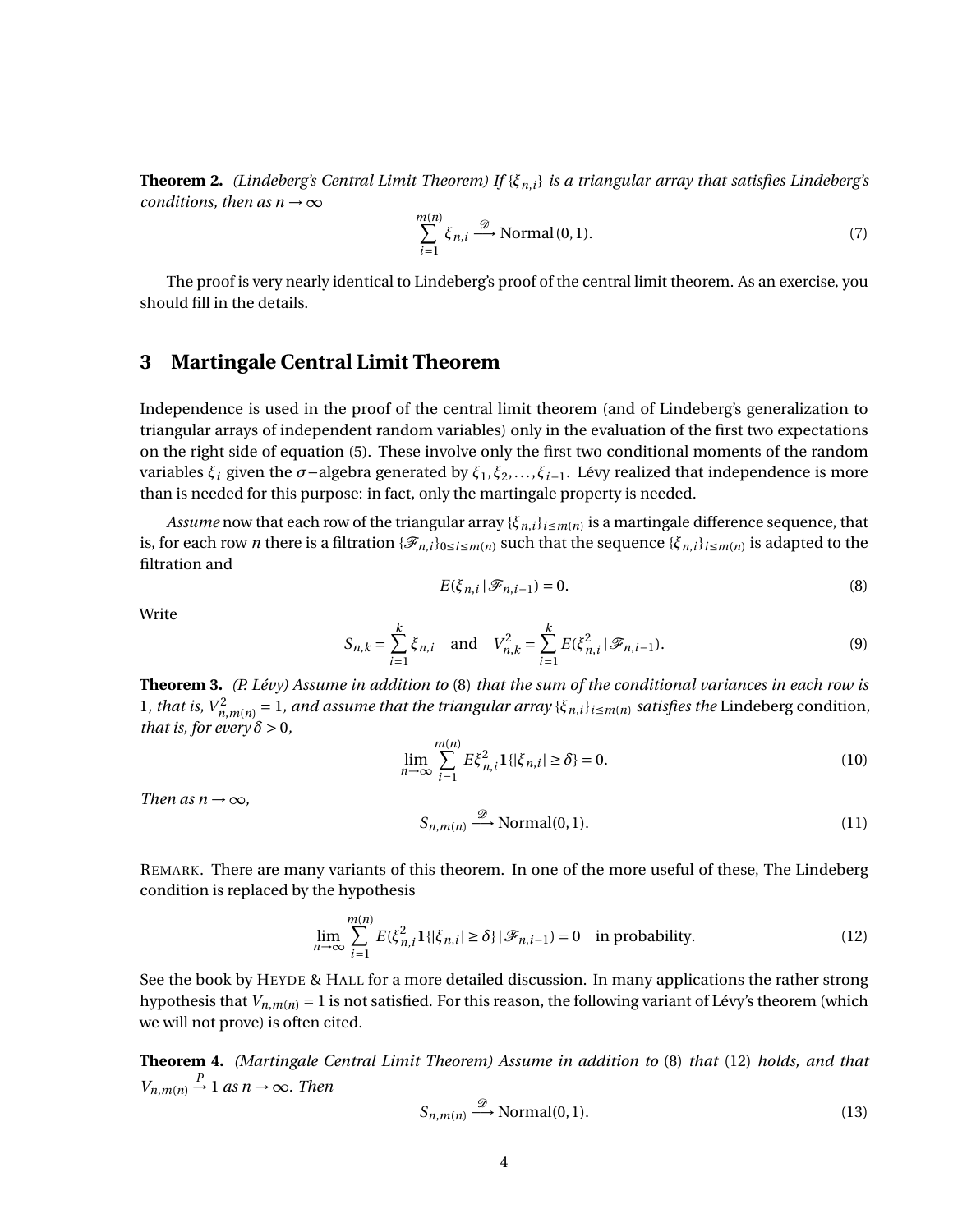*Proof.* As in the proof of the central limit theorem, it suffices to prove that for every  $C^{\infty}$  function f,

$$
\lim_{n \to \infty} E f(S_{n,m(n)}) = E f(Z) \tag{14}
$$

where *Z* is standard normal. The strategy will be the same as in Lindeberg's proof of the central limit theorem: we will match the martingale differences  $\xi_{n,i}$  with independent, mean-zero, normal random variables  $\zeta_{n,i}$  in such a way that the conditional variances (given  $\mathscr{F}_{n,i-1}$ ) agree. Assume that the probability space is large enough to support all of the random variables *ξn*,*<sup>i</sup>* and in addition independent standard normal random variables *Zn*,*<sup>i</sup>* . Set

$$
\zeta_{n,i} = \sigma_{n,i} Z_{n,i}
$$
 where  $\sigma_{n,i}^2 = E(\xi_{n,i}^2 | \mathcal{F}_{n,i-1}).$ 

Then

$$
\left|Ef\left(\sum_{i=1}^{m(n)}\xi_{n,i}\right) - Ef\left(\sum_{i=1}^{m(n)}\zeta_{n,i}\right)\right| \le \sum_{k=1}^{m(n)} \left|Ef\left(\sum_{i=1}^{k}\xi_{n,i} + \sum_{i=k+1}^{m(n)}\zeta_{n,i}\right) - Ef\left(\sum_{i=1}^{k-1}\xi_{n,i} + \sum_{i=k}^{m(n)}\zeta_{n,i}\right)\right|.
$$
(15)

To bound the terms on the right side of (14), we will use Taylor's theorem (4) in much the same way as earlier:

$$
f\left(\sum_{i=1}^{k} \xi_{n,i} + \sum_{i=k+1}^{m(n)} \zeta_{n,i}\right) - f\left(\sum_{i=1}^{k-1} \xi_{n,i} + \sum_{i=k}^{m(n)} \zeta_{n,i}\right)
$$
  
=  $f'\left(\sum_{i=1}^{k-1} \xi_{n,i} + \sum_{i=k+1}^{m(n)} \zeta_{n,i}\right) (\xi_k - \zeta_k) + \frac{1}{2} f''\left(\sum_{i=1}^{k-1} \xi_{n,i} + \sum_{i=k+1}^{m(n)} \zeta_{n,i}\right) (\xi_k^2 - \zeta_k^2) + R_{n,k}(A) + R_{n,k}(B)$  (16)

where

$$
R_{n,k}(A) \le \varepsilon (\xi_{n,k})^2 + C(\xi_{n,k})^2 \mathbf{1}\{|\xi_{n,k}| \ge \delta\} \text{ and}
$$
  

$$
R_{n,k}(B) \le \varepsilon (\zeta_{n,k})^2 + C(\zeta_{n,k})^2 \mathbf{1}\{|\zeta_{n,k}| \ge \delta\}.
$$

Our next objective is to show that the expectations of the first two terms on the right side of equation (15) both vanish. In Lindeberg's proof of the central limit theorem the corresponding step was trivial, because the random variables were all independent, but here we must take care in sorting out the dependence of the various terms in the expectations. By construction,  $\zeta_{n,i} = \sigma_{n,i} Z_{n,i}$  where the random variables  $Z_{n,i}$  are standard normal and independent of  $\mathscr{F}_{n,m(n)}.$  Consequently, the conditional distribution of the random variable

$$
Z'_{n,k} := \frac{\sum_{i=k+1}^{m(n)} \zeta_{n,i}}{\sqrt{1 - V_{n,k}^2}}
$$

given  $\mathscr{F}_{n,m(n)}$  is the standard normal distribution, and so in particular  $Z'_n$  $C'_{n,k}$  is *independent* of  $\mathscr{F}_{n,m(n)}$ . Moreover, since the random variables  $Z_{n,i}$  are conditionally independent given  $\mathscr{F}_{n,m(n)}$ , the random variable  $Z'_i$  $n'$ <sub>*n*,*k*</sub> is conditionally independent of  $ζ$ <sub>*n*,*k*</sub> =  $σ$ <sub>*n*,*k*</sub>*Z*<sub>*n*,*k*</sub>. Hence, for any bounded, Borel measurable function *g* and any nonnegative Borel measurable *h*,

$$
E\left(g\left(\sum_{i=1}^{k-1}\xi_{n,i}+\sum_{i=k+1}^{m(n)}\zeta_{n,i}\right)h(\zeta_{n,k})\bigg|\mathcal{F}_{n,m(n)}\right)=\iint g\left(\sum_{i=1}^{k-1}\xi_{n,i}+\sqrt{1-V_{n,k}^2}z_1\right)h(\sigma_{n,k}z_2)\,\varphi(z_1)\varphi(z_2)\,dz_1dz_2,
$$